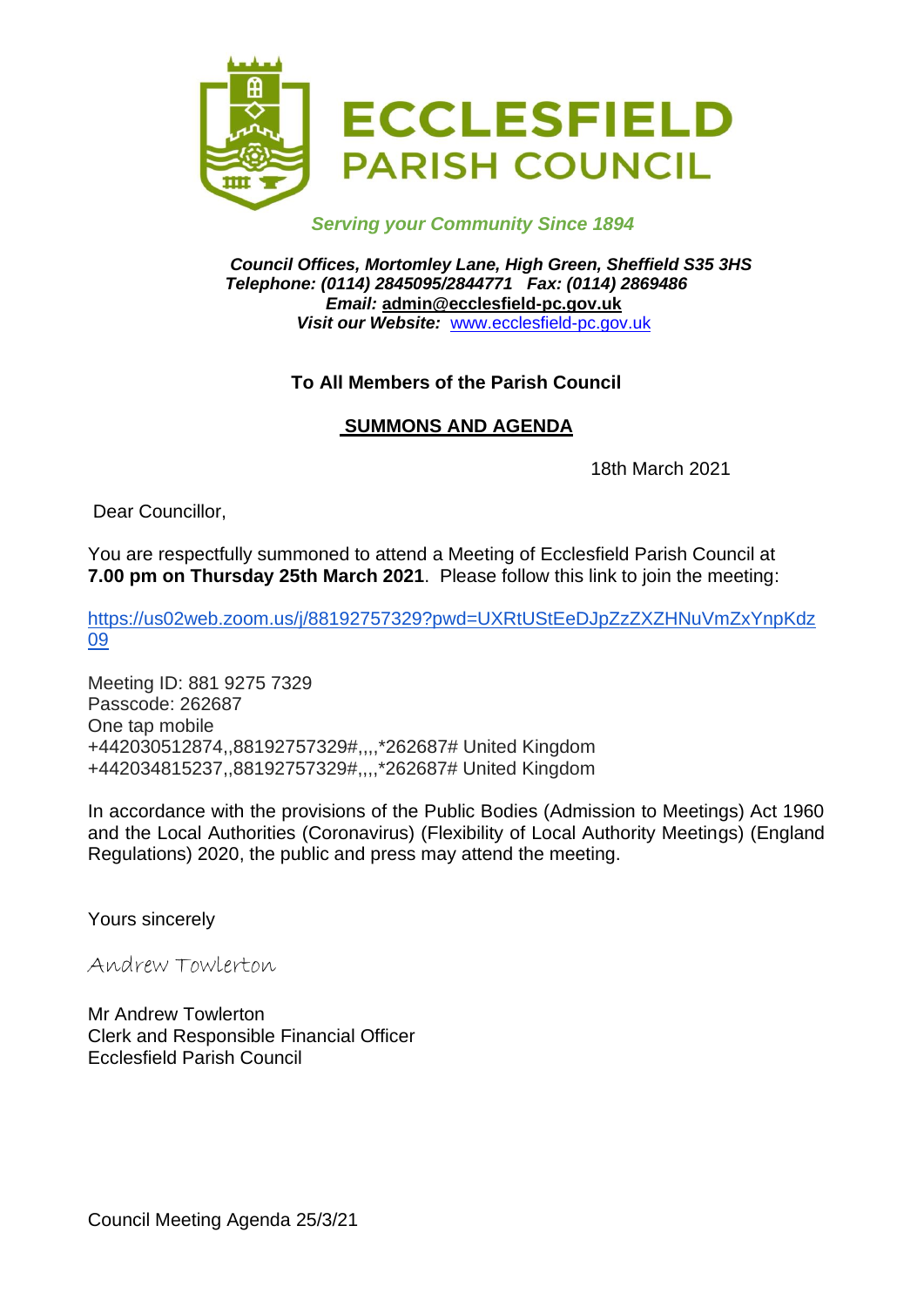## **Chairman's Announcement**

Prior to the commencement of the meeting, the Chairman will outline the procedure for this remote meeting to ensure that the meeting is effective and lawful including:

- Councillors must observe the Council's Code of Conduct during the meeting.
- Voting procedure.
- Public session and exclusion of the press and public procedures.
- Anyone wishing to record is asked to let the Chairman of the meeting know prior to the start of the meeting. The meeting is being recorded by the Council for the purposes of aiding the taking of minutes.
- All Councillors present are required to state their name prior to the commencement of the meeting.

# **AGENDA**

#### **2020/154 (FC). Apologies and Reasons for Absence**

To note apologies and approve reasons for absence.

#### **2020/155 (FC). Declarations of Interest**

To consider any requests for dispensation.

To note any declarations of interests not already declared under the Council's Code of Conduct or members Register of Disclosable Pecuniary Interests.

#### **2020/156 (FC). Exclusion of Press and Public**

To consider the exclusion of the Press and Public in accordance with Public Bodies Admission to Meetings Act) 1960 Section 1 (2) (as amended) due to the confidential nature of the business to be transacted.

#### **2020/157 (FC). Public Participation Session**

To receive questions from members of the public under the direction of the Chairman and in accordance with the Council's Standing Orders (Standing Order 3 states that the public participation session will be for no more than 15 minutes and a member of the public shall not speak for more than 3 minutes).

Members of the public should please note that the Council reserves the right to respond in writing if any matter requires further research or consideration and that reports should be submitted in writing before the meeting so they can be dealt with under correspondence.

# **2020/158 (FC). Payments for Approval**

To consider the approval of the list of payments made between 22 February 2021 and 17 March 2021 (attached as item 158a).